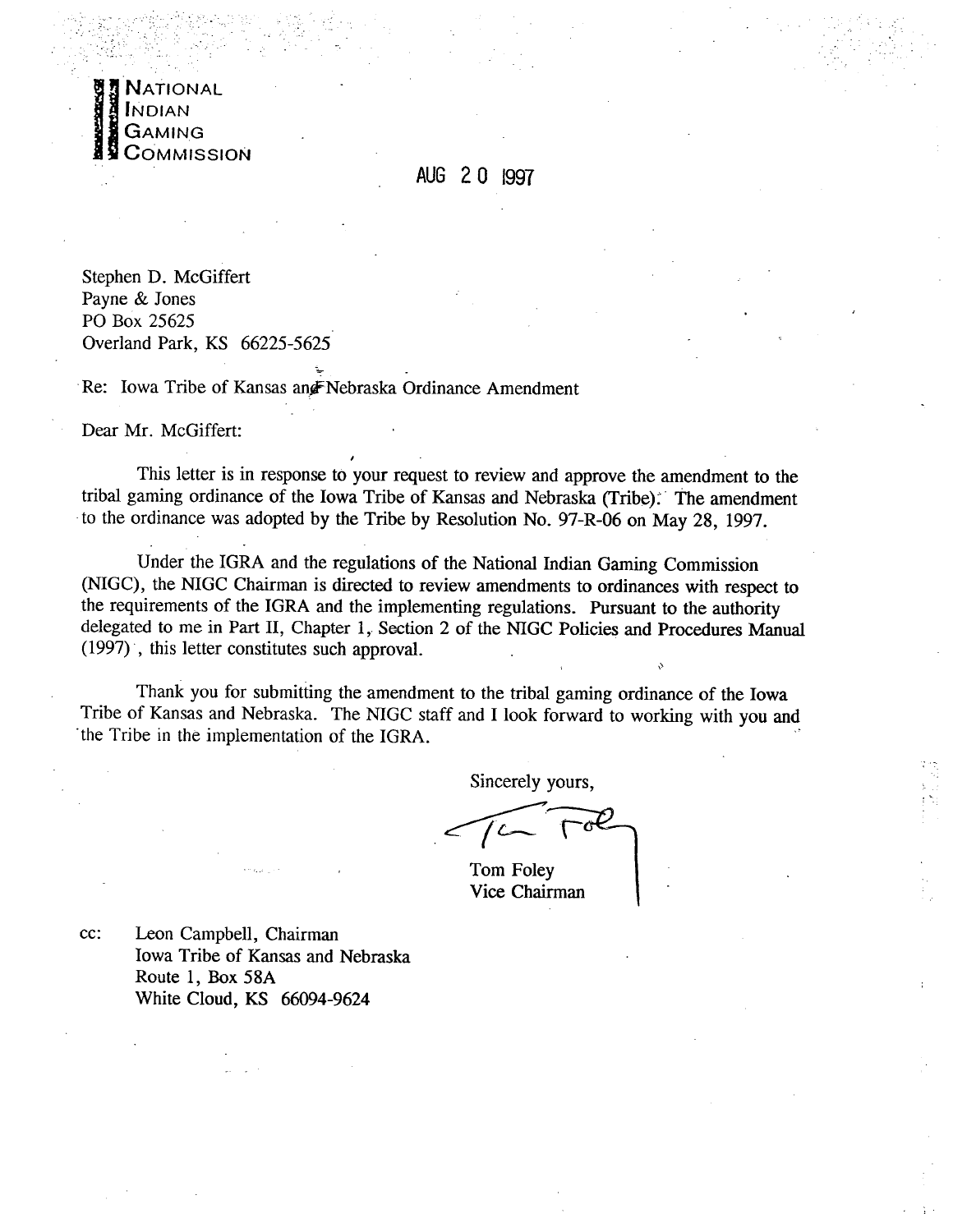## **IOWA TRIBE OF KANSAS AND NEBRASKA** EXECUTIVE COMMITTEE **MAY 28, 1997**

- WHEREAS, The Iowa Executive Committee being duly organized, met in **Regular Session this 28th day of May, 1997; and,**
- **WHEREAS, The Iowa Executive Connuittee has authority to act for the Iowa Tribe under the present Constitutional authority as provided in Sec. 2, Article** IV - **Governing Bodies; and,**
- WHEREAS, The Iowa Tribe of Kansas and Nebraska being organized and *1'* **empowered by their Constitution and Bylaws (approved November 6, 1978); and,**
- **WHEREAS, The Executive Committee has, by Resolution 95-R-29, promulgated and enacted a Claas I I and Class I11 Gaming Ordinance, and further within said Ordinance did establish the guidelines, procedures and eligibility**  requirements for Class II and Class III gaming personnel; and.
- **WHEREAS, The Iowa Executive Committee desires to amend and modify Resolution 95-R-29 as hereinafter set forth; and,**
- **NOW THEREFORE Bg IT RESOLVED, that Section VfI of the Iowa Tribe of Kansas and Nebraska Class I1 and Class 111 Gaming Ordinance be deleted in its entirety and be replaced by the following:** 
	- **VII. Establishment of Tribal Gamina Commission**

**A. Establishment. There is hereby established an Iowa Tribe of Kansas and Nebraska Tribal Gaming Commission (hereafter "Tribal Gaming Commission").** 

**B. Powers and Duties. Subject to the terms, conditions**  and provisions of (1) the Class III Gaming Compact made and **entered into by and between the Tribe and the State of Kansas and (2) the Management, Construction and Finance Agreement made and entered into by and between the Tribe and Indian Gaming Company of Kansas** , **L** . **L** . **C** . , **the Tribal Gaming Commission shall have the following powers and duties:** 

- **1. To grant, suspend or revoke licenaes in accordance with this Gaming Ordinance and the Tribal/State Compact;**
- **2. To monitor and oversee the operation and conduct of all Gaming Activity within the**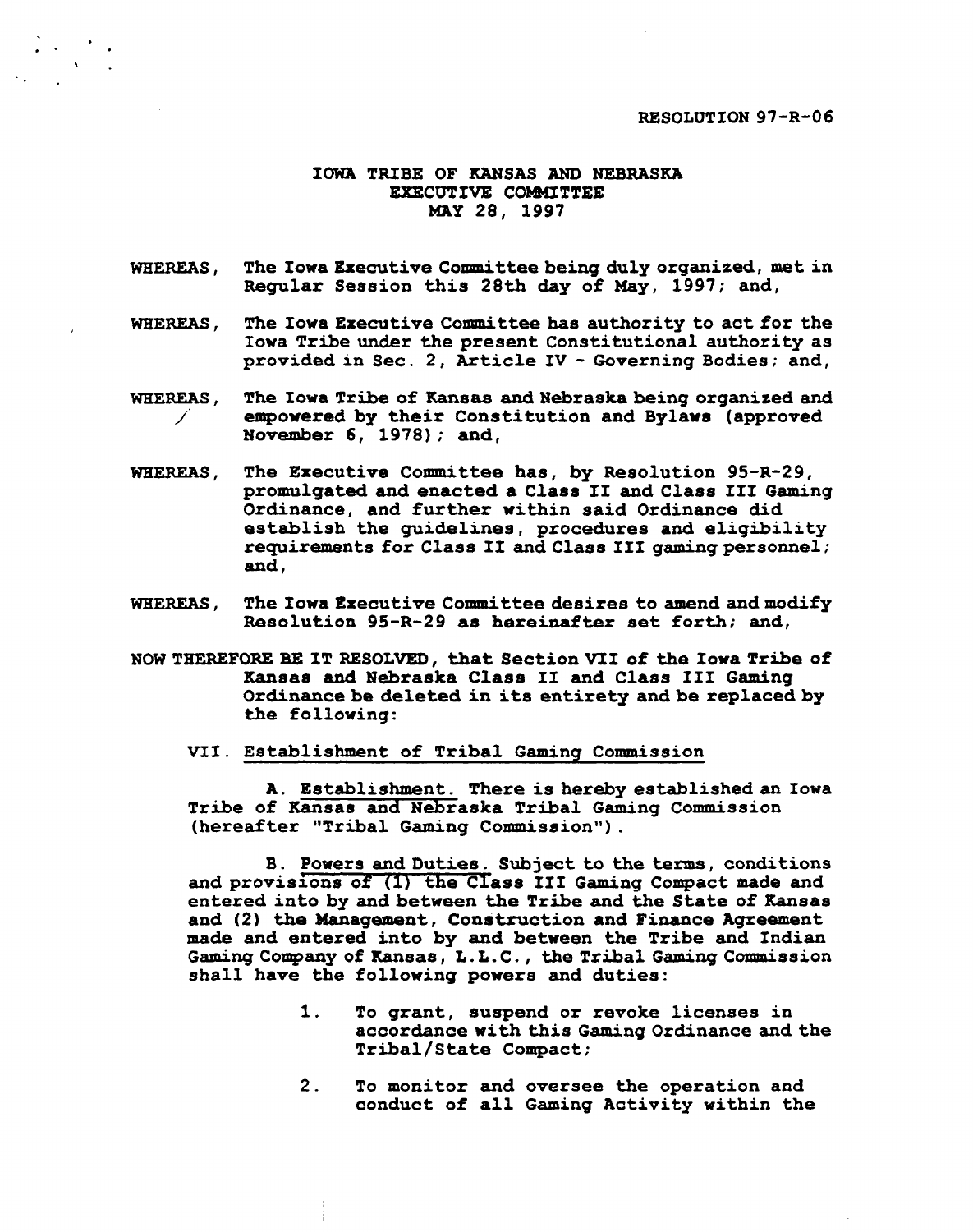exterior boundaries of the Tribe's Reservation on a continuing basis, including but not limited to ongoing monitoring **and** oversight of licensees **engaged** in **the** operation **and** conduct of such **games;** 

- **3.** To inspect **and ex-** all premises within **the**  Tribe ' **s** Rseervation at which a **gaming** activity is conducted;
- **4.** To conduct or cause to be conducted background investigations of persons involved, directly or indirectly, in **the** operation or conduct of gaming activities within the Tribe's Reservation:
- $5.$ To inspect, examine, photocopy **and** audit all papers, books **and** recorda respecting gross receipts of gaming activities operated or conducted within the Tribe's Reservation and **any** other matters necessary to carry out **the**  duties of the Tribal Gaming Commission under the Gaming Ordinance and the **Tribal/State** Compact;
- 6. To bring auits in **the** Tribal Court seeking tenporary **and** pemanent orders closing a **gaming**  activity in accordance with **this** Gaming Ordinance **and the** Tribal/State Compact;
- $7.$ To enter into contracts with tribal, federal, state **and** private entities for activities necessary to the **dischaxge** of **the** duties of **the**  Tribal Gaming Commission under this Gaming Ordinance and the Tribal/State Compact and to cooperate with the National Indian Gaming Commission for the enforcement of federal regulations governing gaming on Indian reservations :
- 8. Subject to the approval of the Tribe's **Executive** Committee, to adopt **the** budget of **the**  Tribal Gaming Commission annually;
- 9. Subject to **the** approval of **the** Tribe's Executive Committee, to establish fees for applications for licenses and renewals thereof and fees for licensees of gaming activities operated or conducted by such licensees;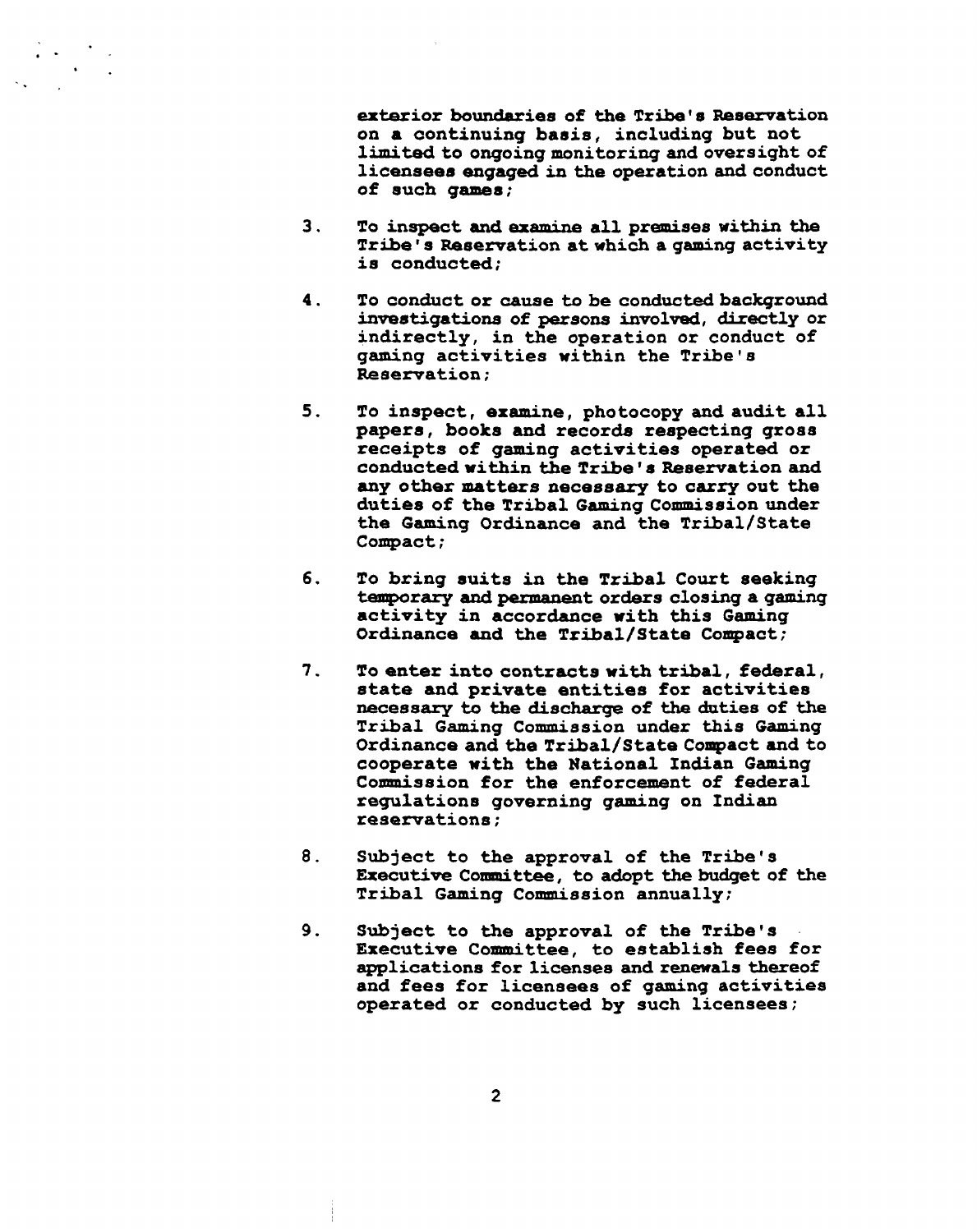- **10.** To require by subpoena the attendance and testimony of witnesses and the production of all books, papers and documents relating to any matter under conaideration or investigation by **the** Tribal Gaming Commission and to bring actions in **the** Tribal Court for the enforcement of such subpoenas;
- 11. To administer oaths and affirmations to witnesses appearing before **the** Tribal Gaming Commission;
- **12** . To hear appeals in accordance with this Gaming Ordinance and/or any management contract for the **Gaming** Facility entered into by the Tribe;
- 13. To keep **minutes,** records **and** books in which shall be kept a **true,** faithful and correct record of all proceedings of the Tribal Gaming<br>Commission;
- **14.** Subject to the approval of the budget by the Tribe's Executive Committee, to hire and/or designate an Executive Director and such other enployees **aa** may be neceaaaxy to discharge the Tribal Gaming Conmission **s** duties under this Gaming Ordinance and the Tribal/State Compact;
- **15.** To promulgate rules **and** regulations as it **deaua**  appropriate to implanaant **the** provisions of **the**  Gaming Ordinance and the Tribal/State Compact;
- 16. To recommend amendments to this Gaming Ordinance to the Tribe's Executive Committee;
- **17.** To submit quarterly and annual reports to **the**  Tribe's Executive Committee on the activities of **the** Tribal Gaming Commission, such report to include information on the funding, income and expenses of the Tribal Gaming Commission; and
- 18. To authorize the Tribal Police Force or Security to detain persons who may be involved -. . in illegal acts for the purpose of notifying -. . . appropriate law enforcement authorities.

C. Composition: Staggered Terms. The Tribal Gaming Commission shall consist of three (3) Tribal Gaming Commissioners appointed by the Tribe's Executive Committee. Each Tribal Gaming Commissioner shall serve for a term of three (3) years: provided that, in order to stagger the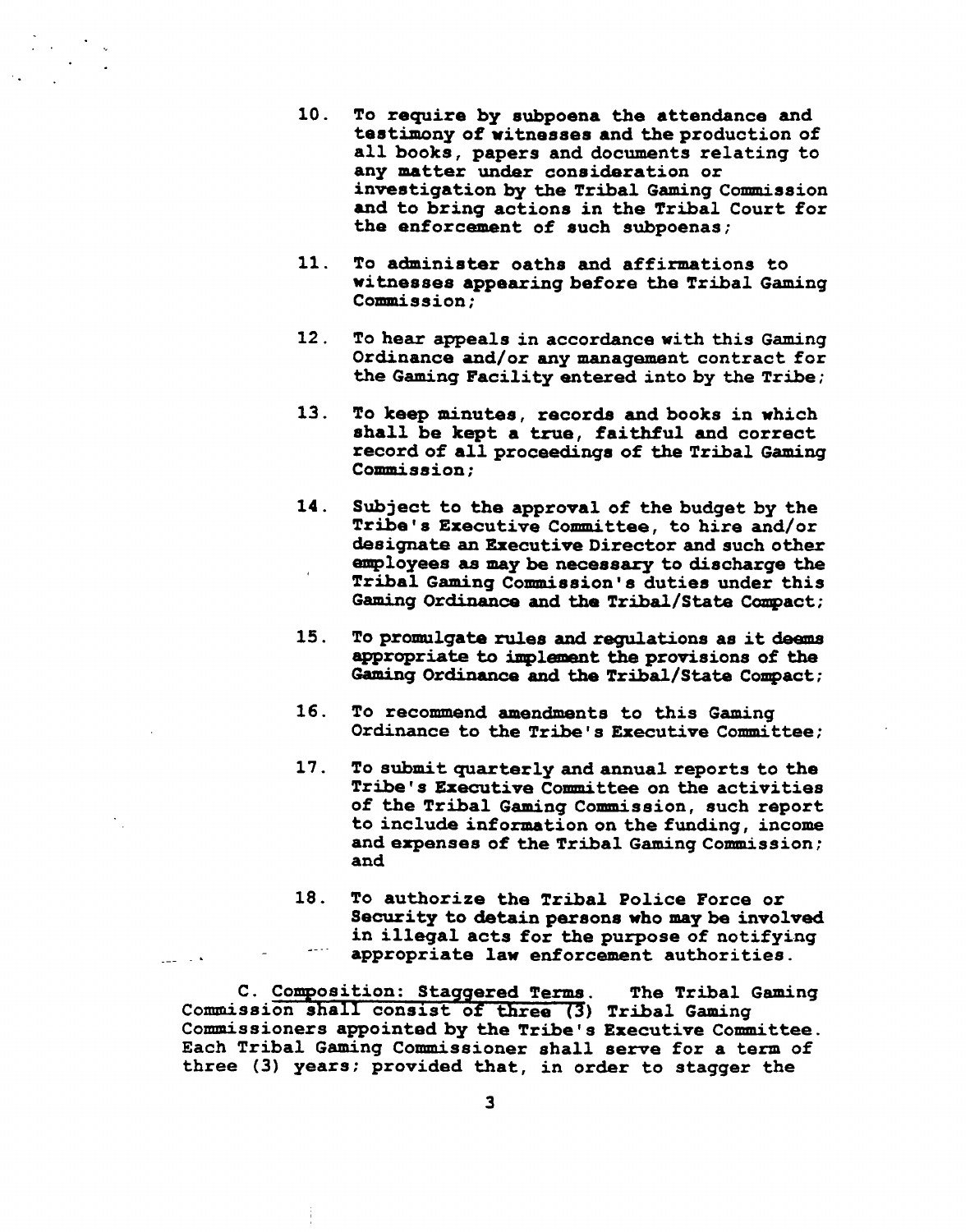**expiration of terma of office, the first Tribal Gaming**  Commissioner appointed shall serve a three (3) year term, **the second Tribal Gaming Commissioner appointed shall seme a two (2) year tezm, and the third Tribal Gaming Commissioner appointed shall serve a one (1) year term. A Tribal Gaming Commissioner may serve after the expiration of his or her term of office until a successor haa been appointed, unless such Tribal Gaming Commissioner has been removed for cause under Subsection E of this Section.** 

**D. Qualification of Tribal Gaminq Commissioners. All**  Gaming Commissioners must be an enrolled member of the Tribe. **No person shall be eligible or qualified to serve or continue to serve as a Tribal Gaming Commissioner or as an appointee or employee of the Tribal Gaming Conmission, who:** 

- **1. Has been convicted of a felony or gaming offense;**
- **2. Has any financial interest in, or management responsibility for, any gaming activity;**
- **3. Has any financial interest in, or management responsibility for, any gaming management contract submitted to the Tribal Gaming**  Commission for review or approval; and/or
- **4. Is a Gaming Employee or other employee of a Gaming Facility Operator.**

**E. Removal of Tribal Gaming Commissioners. A Tribal**  Gaming Commissioner may be involuntarily removed from office **before the expiration of his or her term in accordance with the following procedures:** 

- **1. Removal of a Tribal Gaming Commissioner may be initiated by a member or memhers of the Tribe's Executive Committee providing the Secretary of** the Tribe's Executive Committee with a written **request specifying the cause for removal, signed by not less than two (2) of the members of the Tribe's Executive Committee;**
- **2. The cause for removal shall be limited to: (1) conviction in any court of a felony or crime involving moral turpitude; (2) failure to meet or maintain the qualifications for Tribal Gaming Commissioners set forth in Subsection D of this Section; (3) gross neglect of duty; (4) malfeasance in office; (5) conduct which amounts to grosa and intentional disregard of the laws and procedures applicable to the affairs of the Tribal Gaming Commission;**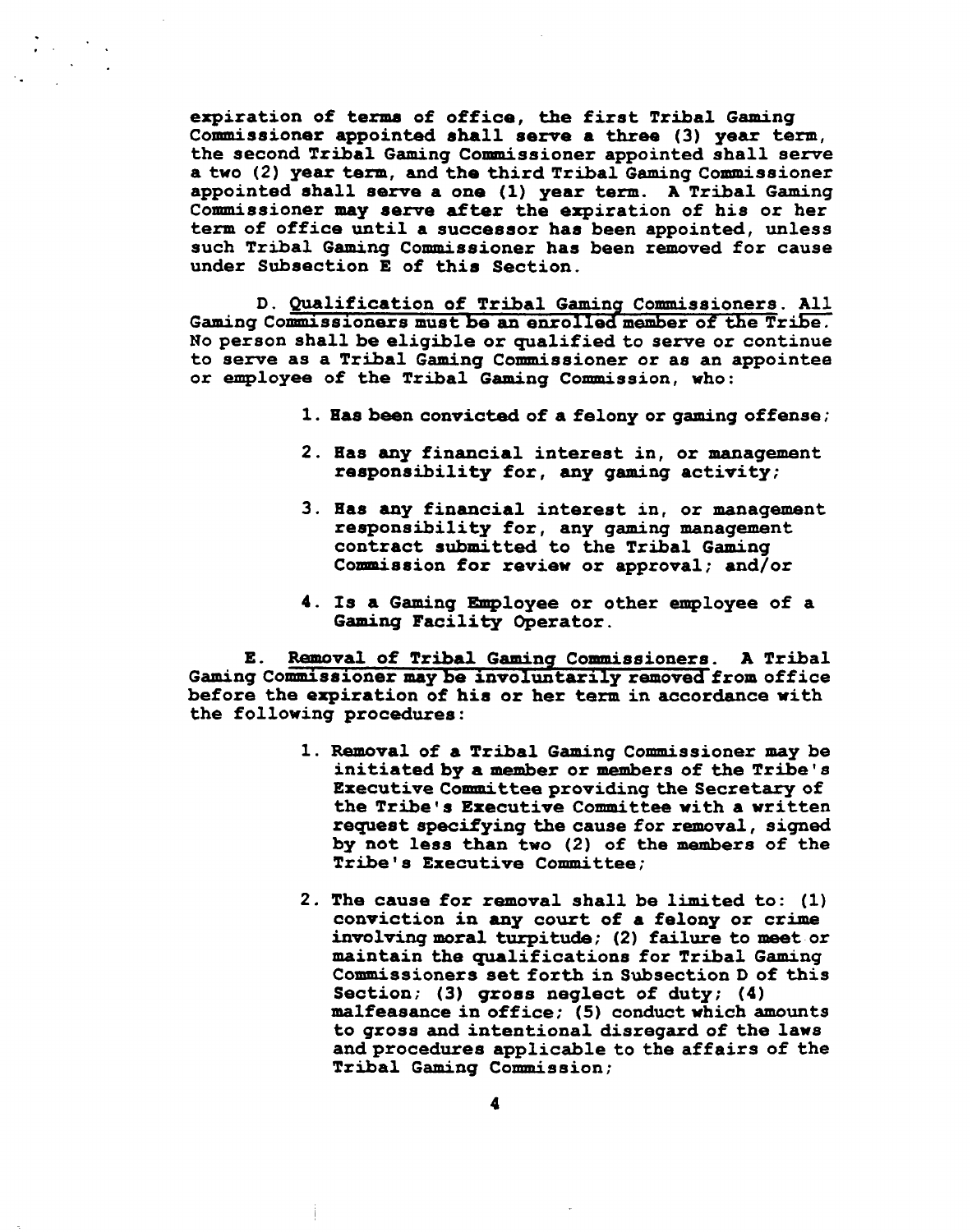**(6) violation of the confidentiality provisions get forth in Subsection F of this section; or (7) violation of the conflicts of interest provisions net forth in Subsection G of thia section.** 

- **3. Not less than five (5) nor more than thirty (30) days following receipt of the written request for removal, the Tribe's Executive Committee shall convene a special meeting for the sole purpose of voting on the removal of the Tribal Gaming Commissioner. Before any vote ia taken, the Tribal Gaming Commissioner ahall be given a full opportunity, either in peraon or through a representativeof his or her choice, to answer or otherwise respond to any and all charges againat him or her; and**
- **4. To remove a Tribal Gaming Commissioner from office, the affirmative vote of no leas than**  three (3) of the members of the Tribe's Executive **Committee is required.**

**F. Confidentiality** . **Except as required by the Tribal State Compact among the Iowa Tribe of Kansas and Nebraska and the State of Kanaas or as authorized by the Executive Committee of the Iowa Tribe of Xansas and Nebraska or aa may be required by thia Class 111 Gaming Ordinance, each Tribal Gaming Commissioner shall hold all mattera and information related or diacloaed to him or her in his or her capacity as a Tribal Gaming Comntiasioner in STRICT CONFIDENCE. Except as authorized above, no Tribal** Gaming **Commissioner ahall divulge any infoxmation to third parties which comes before the Tribal Gaming Commission or is made available to a Tribal Gaming Commissioner by reason of his or her position on the Tribal Gaming Commission.** 

**G. Conflicts of Interest. Any Tribal Gaming Commissioner who may be personally interested in any matter before the Tribal Gaming Commission shall not vote on such**  matter without the consent of the remaining Commissioners. Failure to reveal to the Tribal Gaming Commission a personal interest in a matter before that body, not similarly shared by **all members of the conmiasion, shall constitute dereliction of official duty, and may be cause for removal from office.** 

**H. Resignations and Vacancies. Any Tribal Gaming Commissioner may resign at any time by giving written notice of such to the Secretary of the Tribe's Executive Committee. The resignation shall become effective at the time specified in such notice, and the acceptance of such resignation shall not be necessary to make it effective.**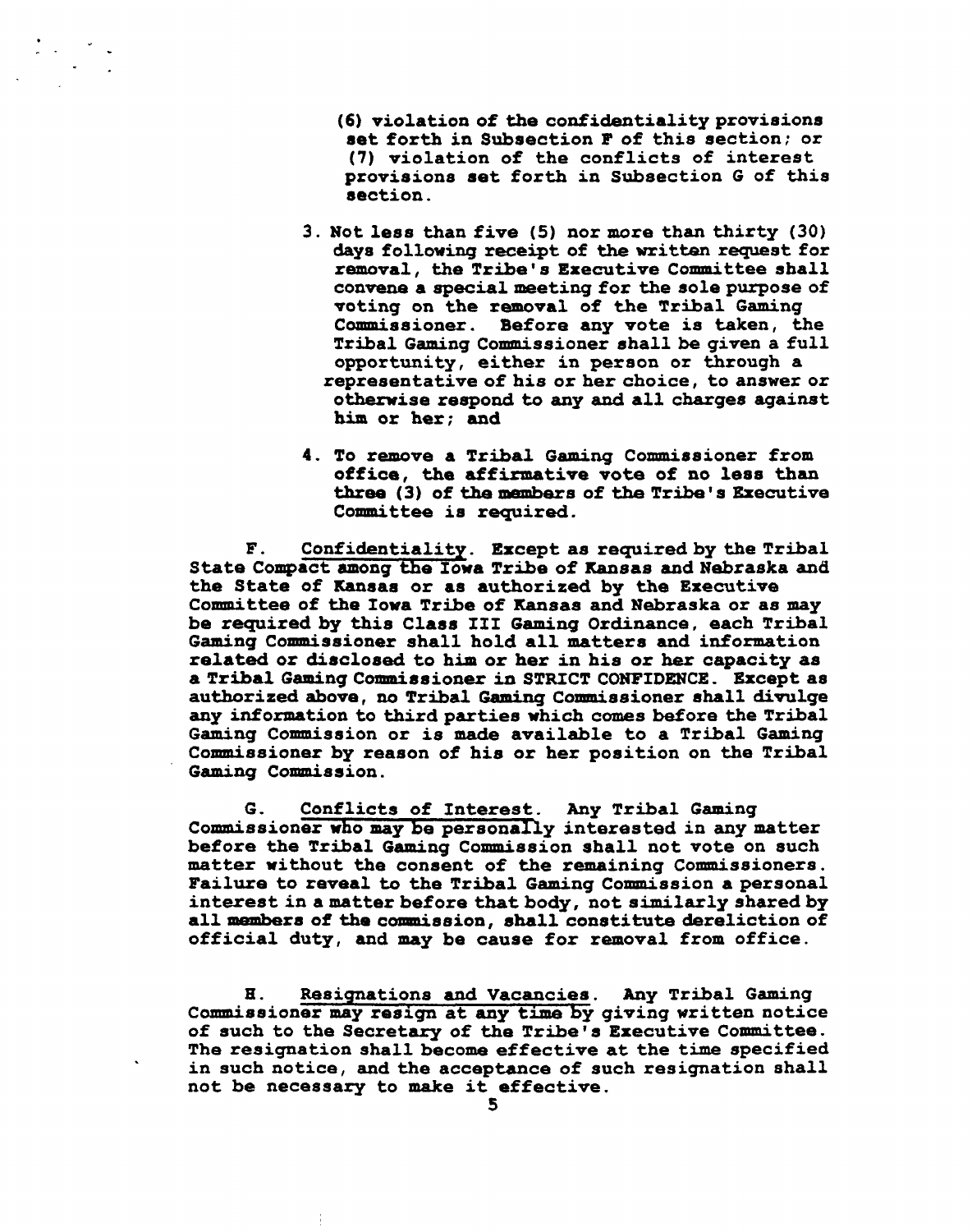**Any vacancy on the Tribal Gaming Commission, howsoever caused, all be filled for the unerpired portion of the vacated Tribal Gaming Commissioner's termbyaqualifiedperson appointedby the Tribe's Executive Committee.** 

**I. Selection of Officers** . **The Tribal Gaming Commission**  shall annually by majority vote one (1) of its members to serve as Chairman, one (1) of its members to serve as Vice **Chairman, and one (1) of its members to serve as Secretary. The Vice Chairman shall serve as Chairman during meetings of the Tribal Gaming Commission at which the Chairman is absent.** 

**J** . **Executive Director. Subject to the approval of the budget by &e Tribe's Executive Committee, the Tribal Gaming**  Commission may hire and/or designate an Executive Director of **the Tribal Gaming Commission who shall serve as the formal liaison to the person holding the similarly titled position with the State Gaming Agency and have overall reeponsibility for the administrative functions of the Tribal Gaming Commission.** 

**K. Motions and Resolutions: Meeting; Quorum. The powers of the Tribal Gaming Commission are vested in the**  Tribal Gaming Commissioners. All official actions of the Tribal Gaming Commission shall be taken by motion or **resolution approved by the affirmative vote of a majority of the Tribal Gaming Commission. The Tribal Commission shall meet at the call of the Chairman or a majority of the Tribal Gaming Commissioners. Two (2) members of the Tribal Gaming Conmission ahall comprise a quorum.** 

**L. Cooparation With Law Enforcement Aqencies. The**  Tribal Gaming Commission shall cooperate with law enforcement officials of the State of Kansas, The National Indian Gaming **Commission, the Bureau of Indian Affairs, the Federal Bureau of Investigation, and other law enforcement agencies, when such cooperation is in the best interests of the Tribe and will help to insure that fair, honest and efficient gaming activities are conductedwithinthe Tribe's Reservation. The Tribal Gaming Commission ahall notify the State GamingAgency**  within seventy-two (72) hours of the time a violation or **suspected violation of the Gaming Ordinance or Tribal/State Compact is reported to the Tribal Gaming Commission.** 

Compensation. Tribal Gaming Commissioners shall be M. reasonably *compensated* as determined by the Tribe's Executive **Committee and in accordance within the annual budget of the Tribal Gaming Commission.**